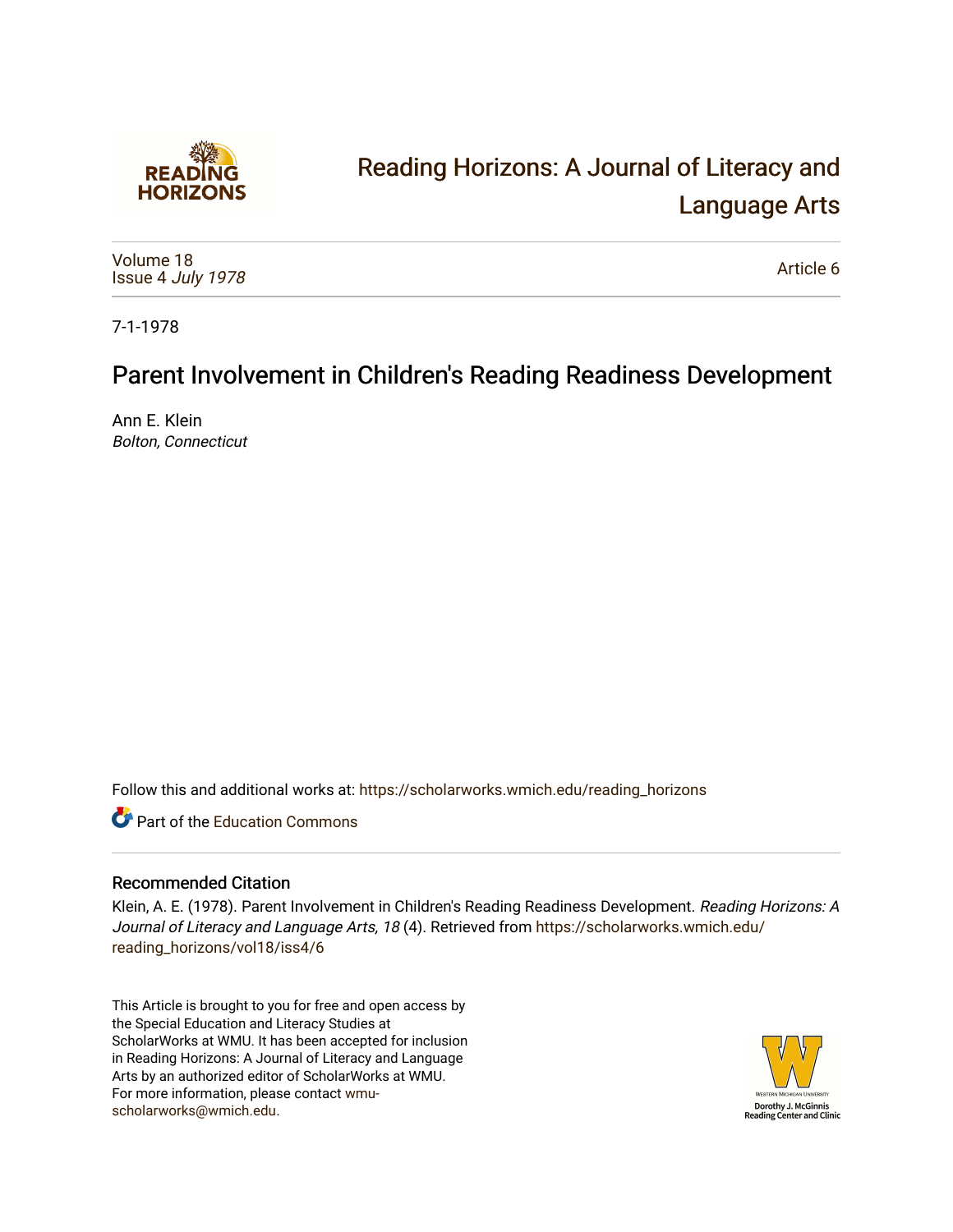### *PARENT INVOLVEMENT IN CHIDLREN'S* **PARENT INVOLVEMENT IN CHIDLREN'S**  *READING READINESS DEVELOPMENT* **READING READINESS DEVELOPMENT**

### Ann £. **Klein Ann E. Klein**

**READING CONSULTANT, BOLTON, CONNECTICUT** READING CONSULTANT, BOLTON, CONNECTICUT

Before the days of community-supported schools, parents were the Before the days of community-supported schools, parents were the primary reading teachers of their children. This was, of course, if the primary reading teachers of their children. This was, of course, if the parents could read themselves. Once schools became established, parents parents could read themselves. Once schools became established, parents generally relinquished the responsibility for teaching their children to read generally relinquished the responsibility for teaching their children to read to the schools. Despite the fact that today most parents know how to read, to the schools. Despite the fact that today most parents know how to read, too often they take a very inactive role in their children's reading too often they take a very inactive role in their children's reading development. develo pment.

The important influence of parents and the home environment on the The important influence of parents and the home environment on the developing child provides educators with a resource to insure children's developing child provides educators with a resource to insure children's successful growth in reading. It seems that the responsibility for children's successful growth in reading. It seems that the responsibility for children's reading development lies neither solely on the parents nor the schools, but reading development lies neither solely on the parents nor schools, but rather must be shared by both. The preschool years, in which the parents rather must be shared by both. The preschool years, in which the parents play the largest role in the child's life, is the time when parents can help play the largest role in the child's life, is the time when parents can help establish a foundation for learning to read once school starts. Thus, public education should be available to parents to provide them with the op education should be available to parents to provide them with the opportunity to develop their children's learning potential during the preschool portunity to develop their children's learning potential during the preschool years. years.

The success of past parent education programs and home intervention The success of past parent education programs and home intervention projects in helping parents to develop their child's reading potential, points projects in helping parents to develop their child's reading potential, points to the need for programs and projects on a wider scale. In order for these to the need for programs and projects on a wider scale. In order for these programs to develop effectively, it will be necessary for educators to assess and to gain insight from the literature in setting up their parent education and to gain insight from the literature in setting up their parent education programs. programs.

Although most children do actually learn to read in school, research has Although most children do actually learn to read in school, research has shown the importance of the preschool years in laying the foundation for shown the importance of the preschool years in laying the foundation for learning to read. The influence of the parents during these years on their learning to read. The influence of the parents during these years on their child's intellectual development, in general, and reading readiness child's intellectual development, in general, and reading readiness development, in particular, is well-documented. The purpose of this paper development, in particular, is well-documented. The purpose of this paper isto review the pertinent research to provide educators with the background is to review background for developing programs in which parents can be instructed in ways to for developing programs in which parents can be instructed in ways to insure their children's progress in learning to read. insure their children's progress in learning to read.

Schaefer (1972) reviews a wide variety of research on parents as Schaefer (1972) reviews a wide variety of research on parents as educators of their children from birth. He maintains that parents have educators of their children from birth. He maintains that parents have great influence on children's intellectual and academic achievement. He great influence on children's intellectual and academic achievement. He further suggests that programs to educate parents in developing their further suggests that programs to educate parents in developing their children intellectually would serve as effective supplements or alternatives children intellectually would serve as effective supplements or alternatives for pre-school education. DeFranco (1973) emphasizes the necessity of establishing a solid base in reading readiness before the child starts school in establishing a solid base in reading readiness before the child starts school in preventing later reading problems. She points out that readiness techniques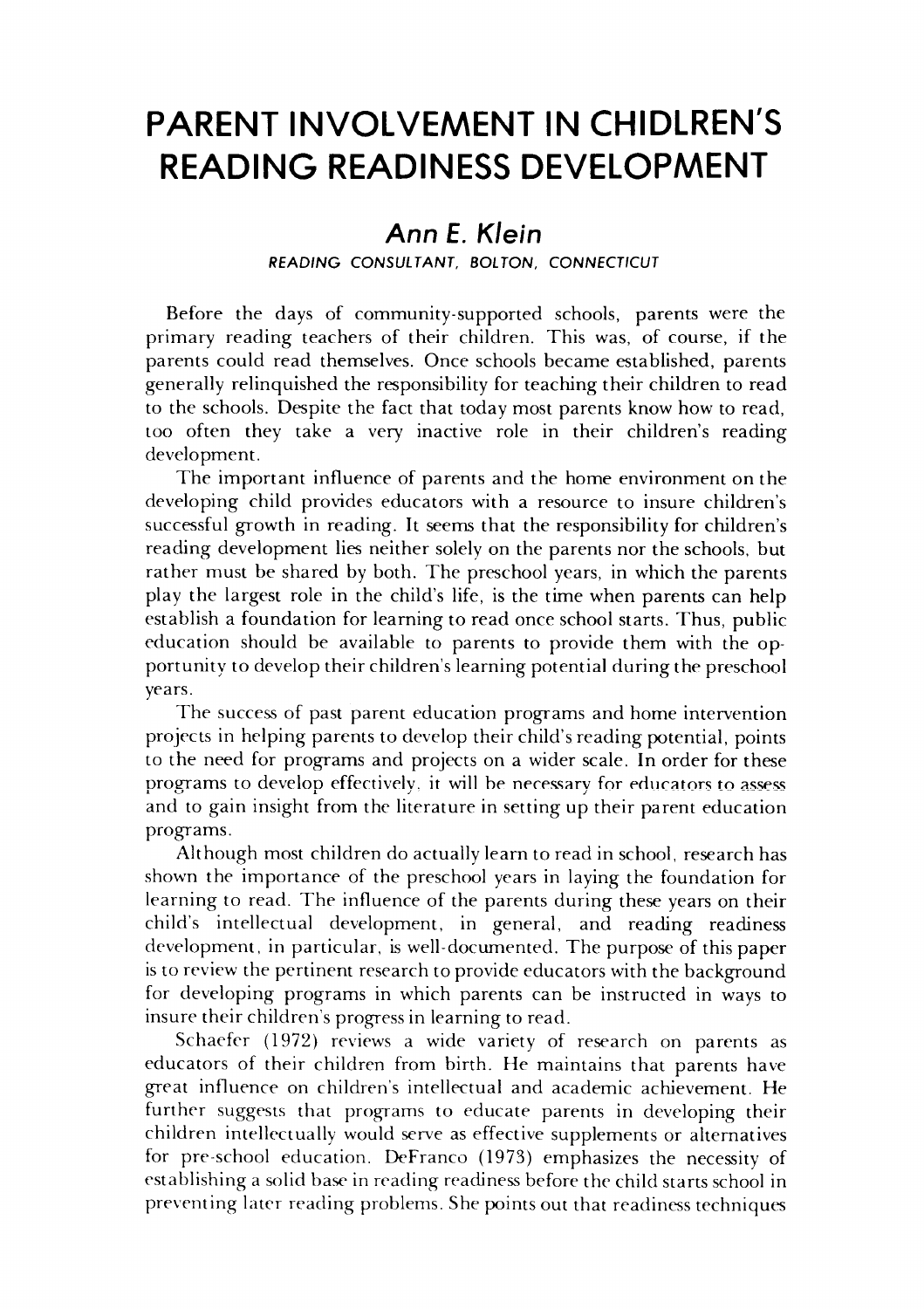used with children from infancy on have shown positive effects and that used with children from infancy on have shown positive effects and that adult education in the use of these techniques would serve to help parents in developingchildren's reading potential. developing children's reading potential.

#### AREAS OF PARENT INFLUENCE AREAS OF PARENT INFLUENCE

The interaction between the parent and child from birth entails a The interaction between the parent and child from birth entails a complexity of behaviors, attitudes, and feelings which can either foster or complexity of behaviors, attitudes, and feelings which can either foster or obstruct learning. As Margaret Weiser (1974) states, "We are finally obstruct learning. As Margaret Weiser (1974) states, "We are finally becoming convinced that children learn long before they go to school; in becoming convinced that children learn long before they go to school; in fact, learning may be said to begin the moment a child is born." (p. 226) fact, learning may be said to begin the moment a child is born." (p. 226) Some of the areas of preschool learning which impinge directly on the ability to read are: language development, experiential background, ability to read are: language development, experiential background, auditory and visual perception and discrimination ability, and interest in auditory and visual perception and discrimination ability, and interest in reading. In each of these areas parents play a major role as teachers and developers. developers.

In their research and writings, Goodman (1968), Smith (1971), Weiser **In** their research and writings, Goodman (1968), Smith (1971), Weiser (1974), and Rupley (1975), have established that language is the basis of (1974), and Rupley (1975), have established that language is the basis of reading. In order to be able to associate verbal symbols with a meaningful referent, a child must have a well-developed skill in language. Language referent, a child must have a well-developed skill in language. Language develops through listening and responding and being responded to from develops through listening and responding and being responded to from birth. If a child has not been encouraged to attend to and try to imitate the elements of language, he will not have the facility with language necessary to provide a firm base for reading development. The amount and quality of language used in the home will determine the language skill the child will language used in the home will determine the language skill the child will have when he begins school. Children need parents to talk to them and to have when he begins school. Children need parents to talk to them and to listento what they have to say. listen to what they have to say.

Milner (1951) studied the relationship between reading and parentchild interaction. She found that children who scored higher on reading child interaction. She found that children who scored higher on reading and language tests came from a richer verbal family environment. She and language tests came from a richer verbal family environment. She concluded that children who scored lower as compared to those who scored higher lacked an extensive opportunity to interact verbally with adults of higher lacked an extensive opportunity to interact verbally with adults of high personal value who possess adequate speech patterns. high personal value who possess adequate speech patterns.

Like language, the experiential background of the child is an im Like language, the experiential background of the child is an important factor in reading. As Carl Smith (1971) explains, "An adequate portant factor in reading. As Carl Smith (1971) explains, "An adequate supply of concepts gained from experience and the manipulation of supply of concepts gained from experience and the manipulation of language constitute a basic ingredient for the eventual comprehension of language constitute a basic ingredient for the eventual comprehension of what is read." (p. 14) Besides giving thechild a background from which to what is read." (p. 14) Besides giving the child a background from which to bring meaning to printed symbols in reading, experience helps to develop the skills, concepts, and feelings which enhance the act of reading. Ward (1970) maintains that the role parents play in arranging experiences in the child's preschool years issovital that parents should be considered the first child's preschool years is so vital that parents should be considered the first teacher of reading. teacher of reading.

Some of the experiences a child has in his preschool years can help to develop the auditory and visual perception and discrimination abilities develop the auditory and visual perception and discrimination abilities necessary for reading development. Unless a child is capable of perceiving and discriminating between the letter sounds and symbols, he will not be capable ofreading. By providing children with experiences which stimulate capable of reading. By providing children with experiences which stimulate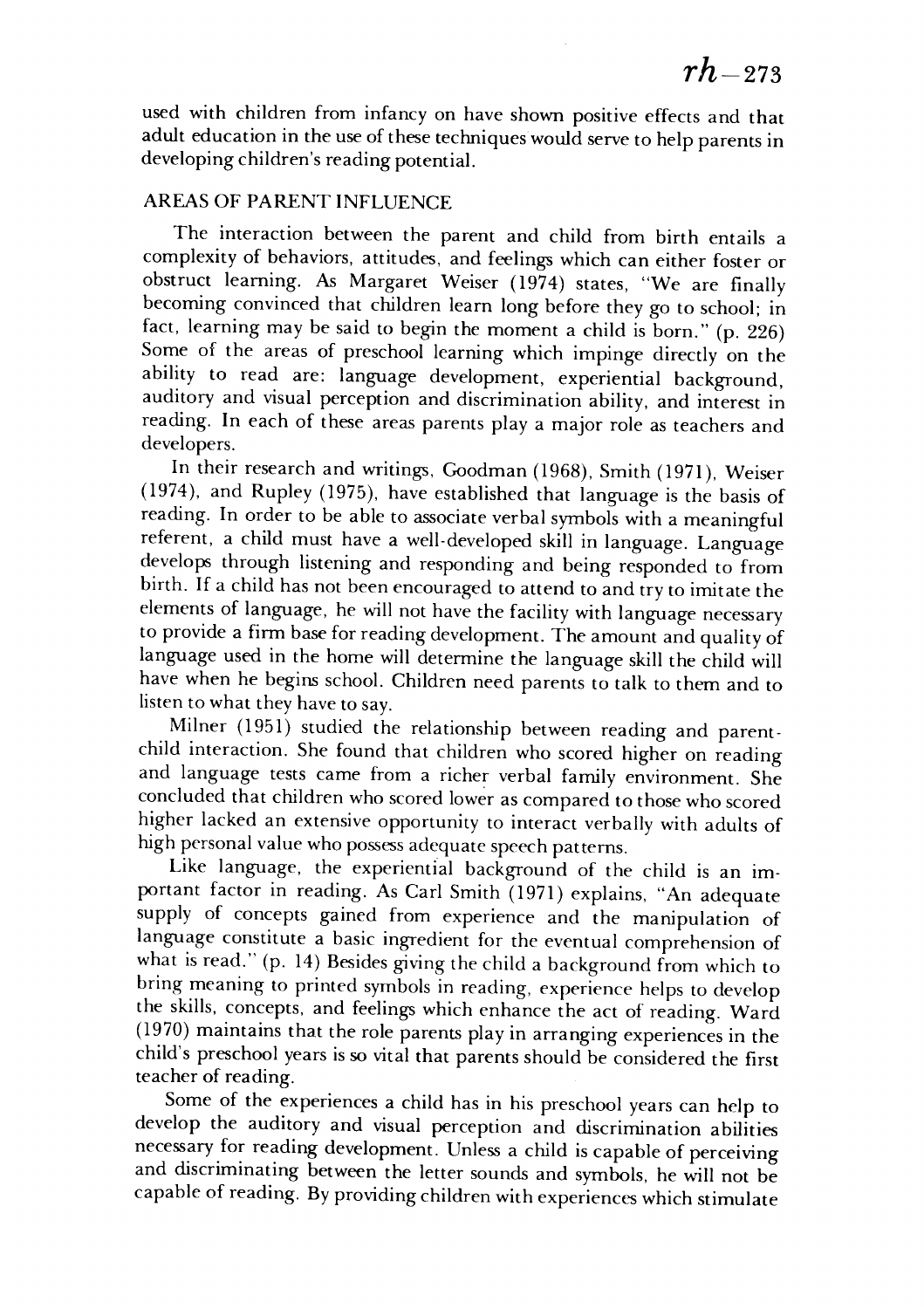## <sup>274</sup>**-rh** *274-rh*

and develop their sensory equipment, parents are helping to develop the and develop their sensory equipment, parents are helping to develop the audio-visual abilities necessary for reading. Smith (1971) demonstrates audio-visual abilities necessary for reading. Smith (1971) demonstrates parents' role in developing sensory capabilities in their child. He describes parents' role in developing sensory capabilities in their child. He describes the situation of an infant who is given the minimal amount of attention <sup>t</sup>he situation of an infant who is given the minimal amount of attention from his parents and/or caretakers and who receives little auditory and visual stimulation. Smith concludes: visual stimulation. Smith concludes:

This kind of deprivation may have long-lasting effects on the This kind of deprivation may have long-lasting effects on the reading and learning performance of the child. There are im reading and learning performance of the child. There are implications, too, for the effect of sensory stimulation on the decoding operation and on perception. For the eyes and ears must report operation and on perception. For the eyes and ears must report accurately for decoding andperception to takeplace." (p. 13) accurately for decoding and perception to take place." (p. 13)

A child's interest in reading is another important factor in learning to A child's interest in reading is another important factor in learning to read. Parents and the home environment figure heavily in whether or not read. Parents and the home environment figure heavily in whether or not this interest is developed. The availability of reading material in the home is certainly a necessity in developing a child's interest in books and reading. certainly a necessity in developing a child's interest in books and reading. Sheldon and Carrillo (1952) investigated the relation of parents and the Sheldon and Carrillo (1952) investigated the relation of parents and the home environment and certain developmental characteristics to children's home environment and certain developmental characteristics to children's reading ability. One significant finding oftheir study was the relationship reading ability. One significant finding of their study was the relationship between availability of books in the home and readingachievement. It was between availability of books in the home and reading achievement. It was determined that as the number of books in the home increased, the percent determined that as the number of books in the home increased, the percent of good readers increased. of good readers increased.

However, as Weiser (1974) claims, being surrounded by books is not However, as Weiser (1974) claims, being surrounded by books is not enough to fully develop a child's interest in books. The child needs the enough to fully develop a child's interest in books. The child needs the attention and positive attitudes of an adult who interacts with him using attention and positive attitudes of an adult who interacts with him using books. By reading to the child, answering his questions, asking him books. By reading to the child, answering his questions, asking him questions, interpreting the author's message, pointing out important questions, interpreting the author's message, pointing out important elements of the stories and pictures; parents are helping to develop the elements of the stories and pictures; parents are helping to develop the child's love of books and reading which is so important in motivation to child's love of books and reading which is so important in motivation to learn how to read. In addition, by reading books themselves, parents learn how to read. In addition, by reading books themselves, parents provide the child with a reader model. This type of preschool experience with books serves to enhance a child's opportunity to be successful with with books serves to enhance a child's opportunity to be successful with reading. reading.

#### PARENT EDUCATION PROGRAMS PARENT EDUCATION PROGRAMS

Many parents are interested in helping their preschool child get ready to read. However, they do not know what theycan do to help. Programs and read. However, they do not know what they can do to help. Programs and studies have been conducted which support the efficacy of instructing studies have been conducted which support the efficacy of instructing parents in how to develop their children's reading potential.

Frank Freshour (1972) describes a parent education program designed Frank Freshour (1972) describes a parent education program designed to improve parents' and children's attitudes towards school. It was felt that to improve parents' and children's attitudes towards school. It was felt that by instructing parents in the factors involved in learning to read and by by instructing parents in the factors involved in learning to read and by offering them specific suggestions in helping their children, the children offering them specific suggestions in helping their children, the children would be positively influenced once school began. The author enumerates would be positively influenced once school began. The author enumerates the aspects of physical, speech, and attitudinal development to which the aspects of physical, speech, and attitudinal development to which parents were directed to give their attention. The program was successful in improving children's preparation for school and in helping parents to improving children's preparation for school and in helping parents to become aware of how they could function in a supportive role. become aware of how they could function in a supportive role.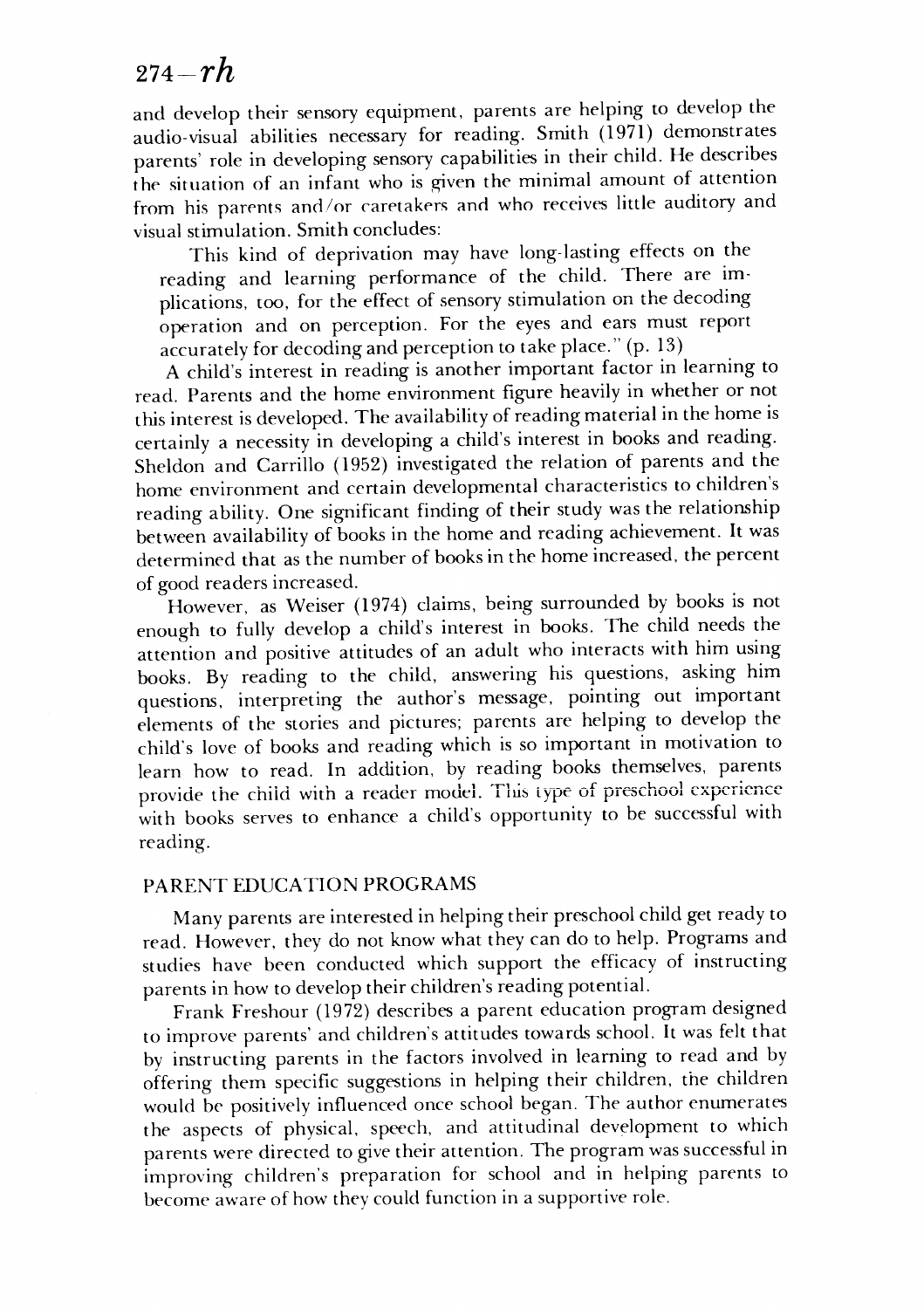### $rh_{-275}$

Levenstein (1970) conducted a study to investigate the effects of helping Levenstein (1970) conducted a study to investigate the effects of helping low income families develop cognitive growth in children through verbal interaction. Two groups of children were initially given an intelligence and interaction. Two groups of children were initially given an intelligence and vocabulary test. The subjects in the experimental group were visited by a vocabulary test. The subjects in the experimental group were visited by a social worker who brought toys and books. In the presence of the mother, social worker who brought toys and books. In the presence of the mother, the social worker interacted with the child using the toys and books, thus acting as a model for themother and presenting possible verbal categories acting as a model for the mother and presenting possible verbal categories for mother-child communication. In the control group, subjects were for mother-child communication. In the control group, subjects were visited and given toys and books but no verbal stimulation. After a seven visited and given toys and books but no verbal stimulation. After a seven month period, the groups were retested. The experimental group scored month period, the groups were retested. The experimental group scored significantly higher than the control group on the IQ and vocabulary tests given. Thus, the author concluded that cognitive learning ". . . can take given. Thus, the author concluded that cognitive learning" ... can take place in the home, with major involvement of the mother, even when the place in the home, with major involvement of the mother, even when the mother has limited mastery of symbolic modes of representation and is mother has limited mastery of symbolic modes of representation and is harried by the problems of large family and small income." (p. 431)

Another program still in progress is the Brookline Early Education Another program still in progress is the Brookline Early Education Project (BEEP) in Brookline, Massachusetts (Pierson, 1974). This program was designed to insure early detection of any educational or physical was designed to insure early detection of any educational or physical handicap in the children involved. Parents of various ethnic backgrounds handicap in the children involved. Parents of various ethnic backgrounds were initiated into the program a few months before the birth of their child. A center was organized to which parents could take their child for free A center was organized to which parents could take their child for free health and developmental exams. There was also a resource area with health and developmental exams. There was also a resource area with information to increase the parent's understanding and influence on their information to increase the parent's understanding and influence on their child's development. Each family was assigned a teacher, who had child's development. Each family was assigned a teacher, who had background in child development and was a parent as well, to act as a background in child development and was a parent as well, to act as a liason between the center and the family. Although no concrete indications liason between the center and the family. Although no concrete indications of the effects of BEEP are yet available, the program has been favorably of the effects of BEEP are yet available, the program has been favorably received by those involved and, also, provides an interesting model of received by those involved and, also, provides an interesting model of parental involvement in preschool developmentof children. parental involvement in preschool development of children.

#### CONCLUSION CONCLUSION

It is clear that parents do play an important role in their children's It is clear that parents do play an important role in their children's progress in learning to read. Particularly during the preschool years parents have a strong effect on the child's growth and development in terms of have a strong effect on the child's growth and development in terms of factors involved in the reading process. Educators have not tapped parents factors involved in the reading process. Educators have not tapped parents as a resource in insuring children's successful growth in reading. What is as a resource in insuring children's successful growth in reading. What is called for is a stronger relationship between schools and parents working called for is a stronger relationship between schools and parents working together to prepare children for learning to read. The programs cited in together to prepare children for learning to read. The programs cited in this paperserve as a guide for what can be done. Each school system needs this paper serve as a guide for what can be done. Each school system needs to design and implement a program appropriate for its community. to design and implement a program appropriate for its community. Children can only stand to benefit by such programs and, feasibly, many of Children can only stand to benefit by such programs and, feasibly, many of the reading programs schools are faced with will be minimized. the reading programs schools are faced with will be minimized.

#### REFERENCES REFERENCES

DeFranco, Ellen B. "Parent Education as an Aid to Improving Children's DeFranco. Ellen B. "Parent Education as an Aid to Improving Children's Reading." **Adult Leadership,** vol. 21 (April 1973), pp. 320-323. *Reading."Adult Leaderslup,* vol. 21 (April 1973), pp. 320-323.